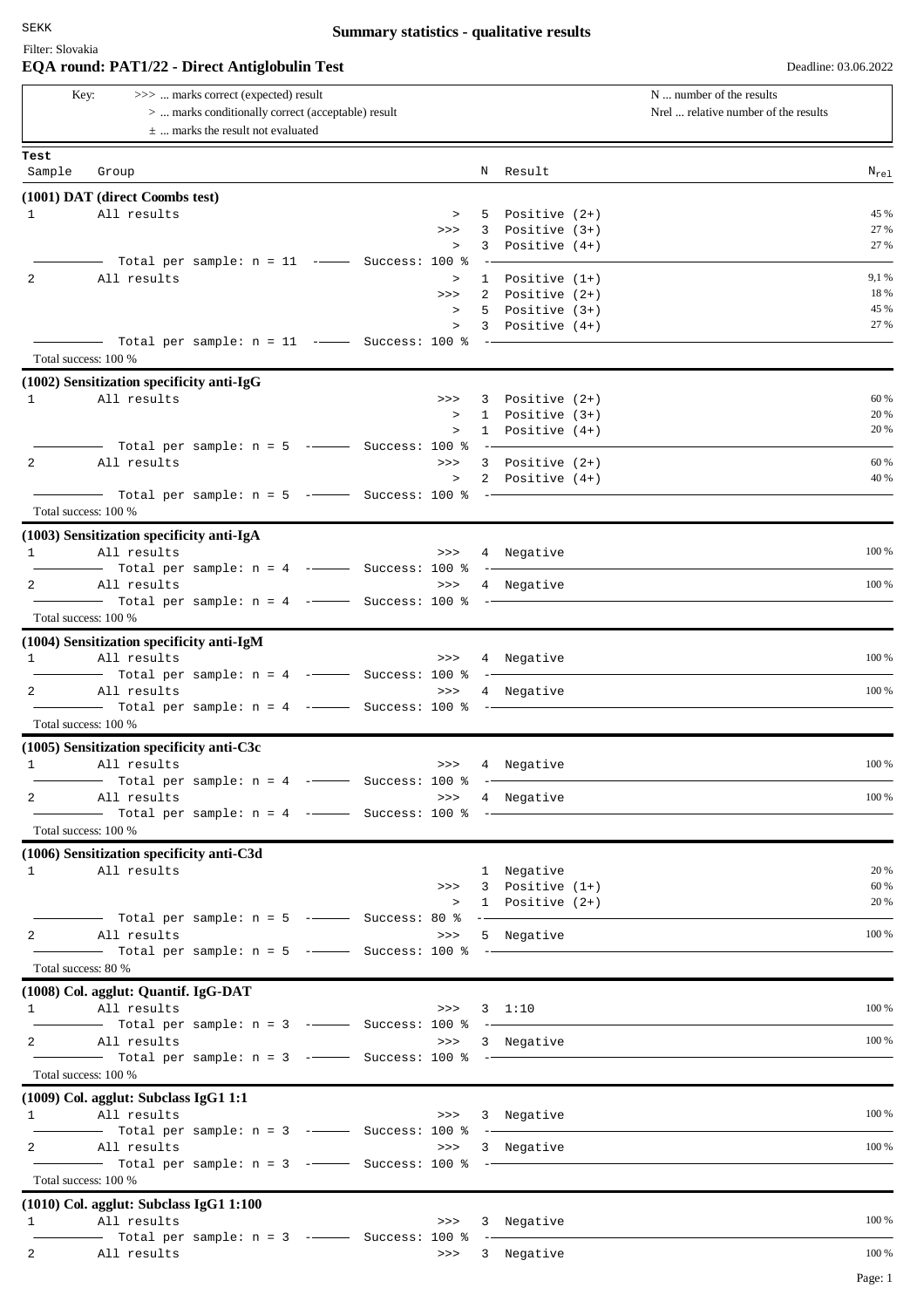SEKK

## **Summary statistics - qualitative results**

| EQA round: PAT1/22 - Direct Antiglobulin Test                                                                                                                                                                                                                                                                                                                                                                                     |                |     |                       | Deadline: 03.06.2022 |
|-----------------------------------------------------------------------------------------------------------------------------------------------------------------------------------------------------------------------------------------------------------------------------------------------------------------------------------------------------------------------------------------------------------------------------------|----------------|-----|-----------------------|----------------------|
| Test<br>Sample Group                                                                                                                                                                                                                                                                                                                                                                                                              |                |     | N Result              | $N_{\text{rel}}$     |
| $\frac{1}{\sqrt{1-\frac{1}{\sqrt{1-\frac{1}{\sqrt{1-\frac{1}{\sqrt{1-\frac{1}{\sqrt{1-\frac{1}{\sqrt{1-\frac{1}{\sqrt{1-\frac{1}{\sqrt{1-\frac{1}{\sqrt{1-\frac{1}{\sqrt{1-\frac{1}{\sqrt{1-\frac{1}{\sqrt{1-\frac{1}{\sqrt{1-\frac{1}{\sqrt{1-\frac{1}{\sqrt{1-\frac{1}{\sqrt{1-\frac{1}{\sqrt{1-\frac{1}{\sqrt{1-\frac{1}{\sqrt{1-\frac{1}{\sqrt{1-\frac{1}{\sqrt{1-\frac{1}{\sqrt{1-\frac{1}{\sqrt{1-\frac{1}{\sqrt{1-\frac{1$ |                |     |                       |                      |
| Total success: 100 %                                                                                                                                                                                                                                                                                                                                                                                                              |                |     |                       |                      |
| $(1011)$ Col. agglut: Subclass IgG3 1:1                                                                                                                                                                                                                                                                                                                                                                                           |                |     |                       |                      |
| 1 All results<br>Total per sample: n = 3 -- Success: 100 % --                                                                                                                                                                                                                                                                                                                                                                     |                |     | >>> 3 Negative        | 100 %                |
| 2 All results                                                                                                                                                                                                                                                                                                                                                                                                                     |                | >>> | 3 Negative            | 100 %                |
| Total per sample: n = 3 -- Success: 100 % --<br>Total success: 100 %                                                                                                                                                                                                                                                                                                                                                              |                |     |                       |                      |
| (1012) Col. agglut: Subclass IgG3 1:100                                                                                                                                                                                                                                                                                                                                                                                           |                |     |                       |                      |
| 1 All results                                                                                                                                                                                                                                                                                                                                                                                                                     |                | >>> | 3 Negative            | 100 %                |
| $2 \left( \frac{1}{2} \right)$<br>All results                                                                                                                                                                                                                                                                                                                                                                                     |                | >>> | 3 Negative            | 100 %                |
|                                                                                                                                                                                                                                                                                                                                                                                                                                   |                |     |                       |                      |
| Total success: 100 %                                                                                                                                                                                                                                                                                                                                                                                                              |                |     |                       |                      |
| (1019) AB0 blood group<br>1 All results                                                                                                                                                                                                                                                                                                                                                                                           |                |     | >>> 9 Blood group: 0  | 100 %                |
|                                                                                                                                                                                                                                                                                                                                                                                                                                   |                |     |                       |                      |
| 2 All results                                                                                                                                                                                                                                                                                                                                                                                                                     |                |     | >>> 9 Blood group: A  | 100 %                |
| Total success: 100 %                                                                                                                                                                                                                                                                                                                                                                                                              |                |     |                       |                      |
| $(1020)$ Rh D antigen                                                                                                                                                                                                                                                                                                                                                                                                             |                |     |                       |                      |
| 1 All results                                                                                                                                                                                                                                                                                                                                                                                                                     |                |     | >>> 9 Positive (RhD+) | 100 %                |
| 2 All results                                                                                                                                                                                                                                                                                                                                                                                                                     |                | >>> | 9 Positive (RhD+)     | 100 %                |
| Total per sample: n = 9 -- Success: 100 % -<br>Total success: 100 %                                                                                                                                                                                                                                                                                                                                                               |                |     |                       |                      |
| $(1021)$ Antigen C                                                                                                                                                                                                                                                                                                                                                                                                                |                |     |                       |                      |
| 1 All results                                                                                                                                                                                                                                                                                                                                                                                                                     |                | >>> | 5 Positive            | 100 %                |
| 2 All results                                                                                                                                                                                                                                                                                                                                                                                                                     |                | >>> | 5 Positive            | 100 %                |
| Total success: 100 %                                                                                                                                                                                                                                                                                                                                                                                                              |                |     |                       |                      |
| $(1022)$ Antigen c                                                                                                                                                                                                                                                                                                                                                                                                                |                |     |                       |                      |
| 1 All results                                                                                                                                                                                                                                                                                                                                                                                                                     |                |     | >>> 5 Positive        | 100 %                |
| - Total per sample: $n = 5$ -- Success: 100 % -<br>2 All results                                                                                                                                                                                                                                                                                                                                                                  |                | >>> | 5 Positive            | 100 %                |
|                                                                                                                                                                                                                                                                                                                                                                                                                                   |                |     |                       |                      |
| Total success: 100 %                                                                                                                                                                                                                                                                                                                                                                                                              |                |     |                       |                      |
| $(1023)$ Antigen Cw<br>1 All results                                                                                                                                                                                                                                                                                                                                                                                              |                |     | >>> 5 Negative        | 100 %                |
| - Total per sample: n = 5 -- Success: 100 % --                                                                                                                                                                                                                                                                                                                                                                                    |                |     |                       |                      |
| $\mathbf{2}$<br>All results<br>Total per sample: $n = 5$ - Success: 100 % -                                                                                                                                                                                                                                                                                                                                                       | >>> 5 Negative |     |                       | 100 %                |
| Total success: 100 %                                                                                                                                                                                                                                                                                                                                                                                                              |                |     |                       |                      |
| $(1024)$ Antigen E                                                                                                                                                                                                                                                                                                                                                                                                                |                |     |                       | 100 %                |
| 1 All results<br>$\frac{1}{1}$ Total per sample: n = 6 - $\frac{1}{1}$ Success: 100 % - $\frac{1}{1}$                                                                                                                                                                                                                                                                                                                             |                |     | >>> 6 Negative        |                      |
| 2 All results                                                                                                                                                                                                                                                                                                                                                                                                                     | >>> 6 Negative |     |                       | 100 %                |
| Total success: 100 %                                                                                                                                                                                                                                                                                                                                                                                                              |                |     |                       |                      |
| $(1025)$ Antigen e                                                                                                                                                                                                                                                                                                                                                                                                                |                |     |                       |                      |
| 1 All results                                                                                                                                                                                                                                                                                                                                                                                                                     |                |     | >>> 5 Positive        | 100 %                |
| 2 All results                                                                                                                                                                                                                                                                                                                                                                                                                     |                | >>> | 5 Positive            | 100 %                |
| $\frac{1}{2}$ Total per sample: n = 5 - $\frac{1}{2}$ Success: 100 % - $\frac{1}{2}$<br>Total success: 100 %                                                                                                                                                                                                                                                                                                                      |                |     |                       |                      |
| $(1026)$ Antigen K                                                                                                                                                                                                                                                                                                                                                                                                                |                |     |                       |                      |
| 1 All results                                                                                                                                                                                                                                                                                                                                                                                                                     |                |     | >>> 7 Negative        | 100 %                |
| 2 All results                                                                                                                                                                                                                                                                                                                                                                                                                     | >>> 7 Negative |     |                       | 100 %                |
| Total per sample: $n = 7$ - Success: 100 % -                                                                                                                                                                                                                                                                                                                                                                                      |                |     |                       |                      |
| Total success: 100 %                                                                                                                                                                                                                                                                                                                                                                                                              |                |     |                       |                      |
| $(1027)$ Antigen k<br>1 All results                                                                                                                                                                                                                                                                                                                                                                                               |                |     | >>> 3 Positive        | 100 %                |

 $\frac{1}{\sqrt{2}}$  Total per sample: n = 3 - $\frac{1}{\sqrt{2}}$  Success: 100 % - $\frac{1}{\sqrt{2}}$ 

Page: 2